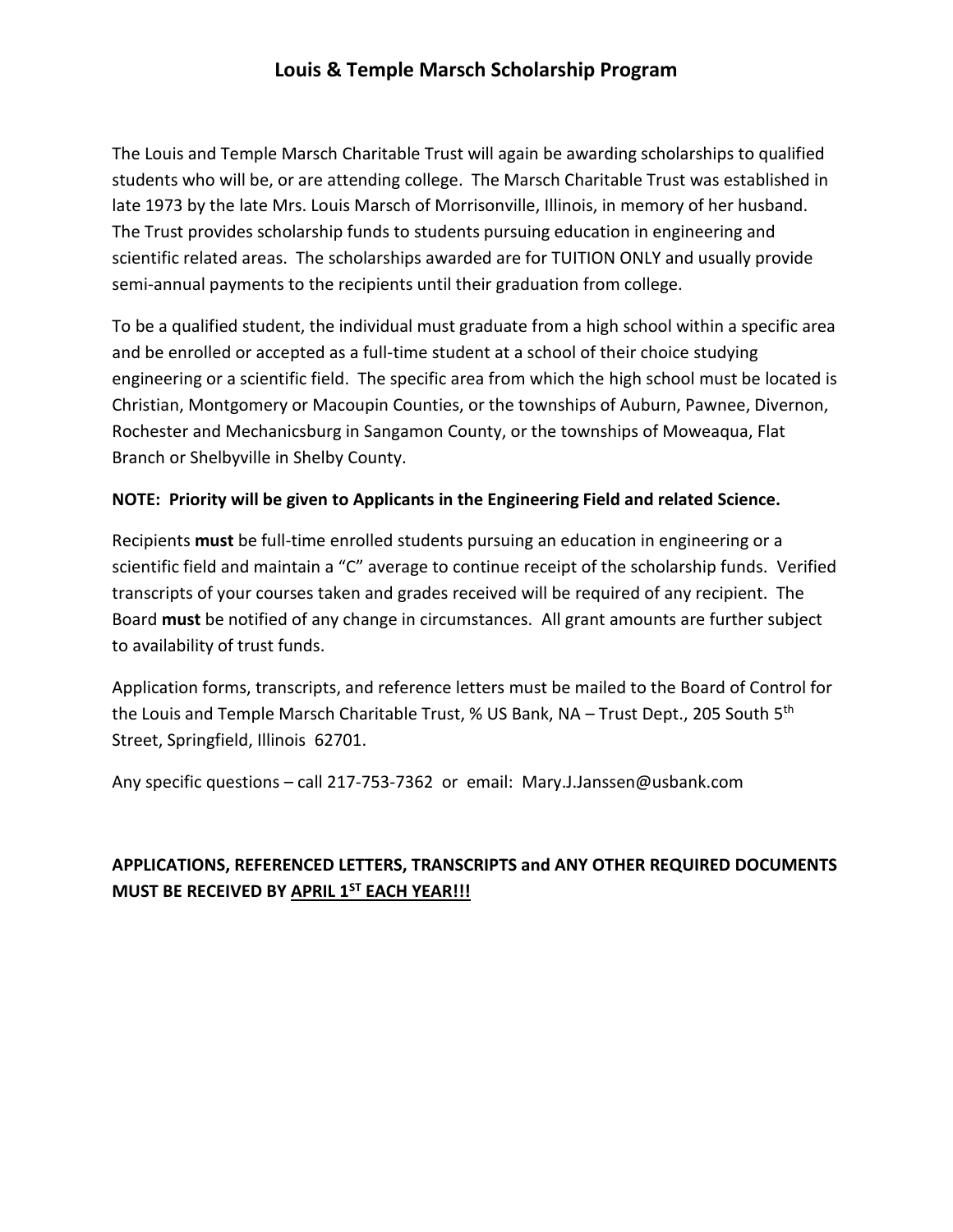## **The Louis and Temple Marsch Scholarship Grant Application**

| Family Income from all other sources after income tax___________________________                                                                                                                                                                                                              |  |  |
|-----------------------------------------------------------------------------------------------------------------------------------------------------------------------------------------------------------------------------------------------------------------------------------------------|--|--|
| Unusual demands on family income, if any subsequently and the manuscript of the United States and Dividende Co                                                                                                                                                                                |  |  |
|                                                                                                                                                                                                                                                                                               |  |  |
|                                                                                                                                                                                                                                                                                               |  |  |
| Please enclose a transcript of your High School Record, and/or if you are currently in college a<br>copy of your transcript.                                                                                                                                                                  |  |  |
| State briefly your school activities, including offices held, extra-curricular activities including                                                                                                                                                                                           |  |  |
|                                                                                                                                                                                                                                                                                               |  |  |
|                                                                                                                                                                                                                                                                                               |  |  |
|                                                                                                                                                                                                                                                                                               |  |  |
|                                                                                                                                                                                                                                                                                               |  |  |
| It will be the responsibility of the applicant to have the high school principal or<br>superintendent or a high school teacher to send a letter of reference covering the following<br>points:<br>Character, Scholarship Ability, Honesty, Citizenship, Probable Value. (One letter required) |  |  |

**At least one additional letter of recommendation from a non-relative is required.**